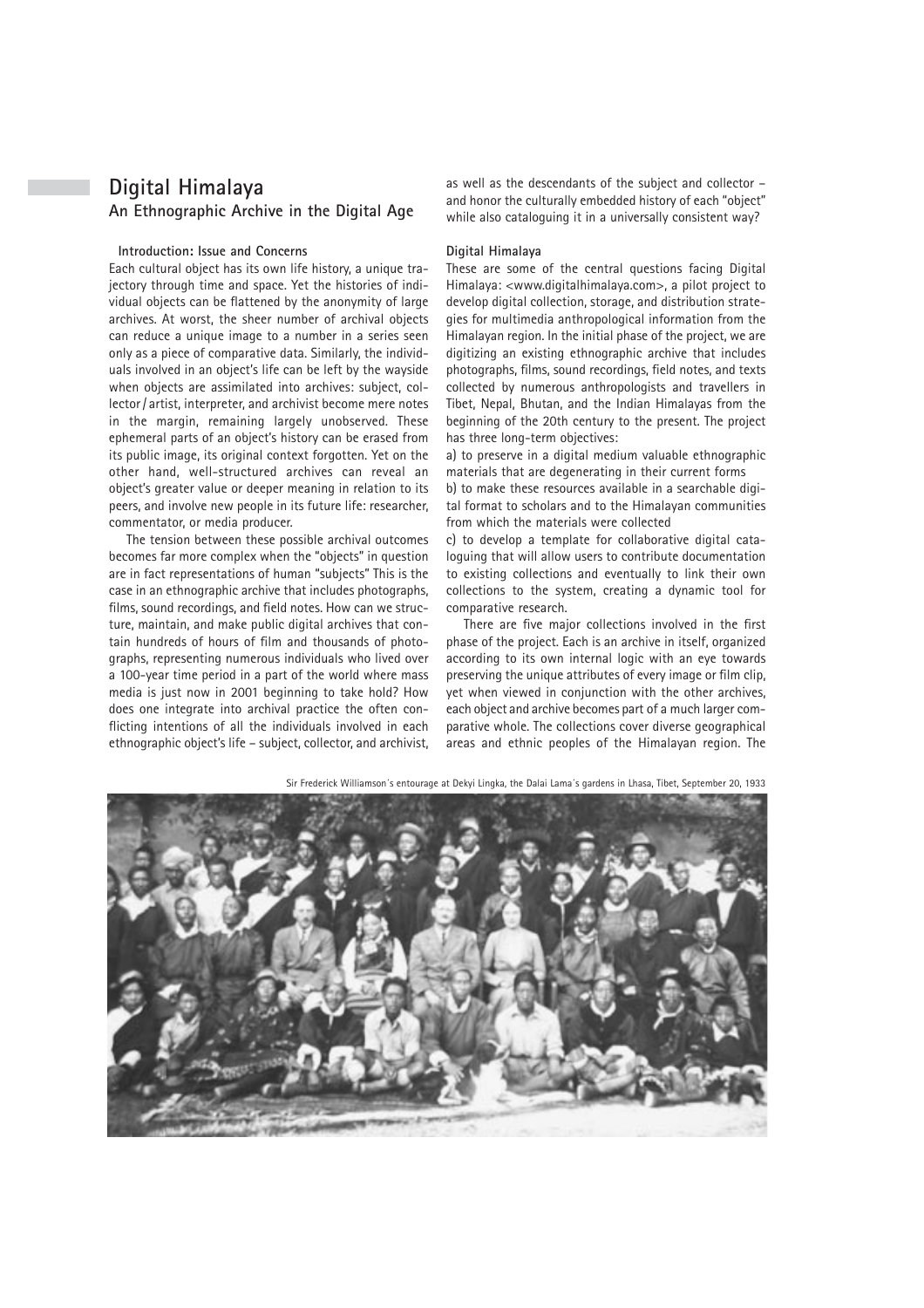collections make use of a wide range of original recording media, including nitrate photographic film, 35mm monochrome, and color film; 8mm, Super8, and 16mm moving film; U-Matic, VHS, Hi-8, and 1-inch videotape; a number of digital formats including DVMini and DVCam digital video; and TIFF and JPEG still images.

# The five initial collections are:

a) the Williamson Photographic Archive: 1,700 photographs taken between 1930-1935 by the British political officer Sir Frederick Williamson in Tibet, Sikkim, and Bhutan. Williamson's collection is now held in the Museum of Archaeology and Anthropology at the University of Cambridge, and includes a number of rare historic images. b) the Fürer-Haimendorf Film Collection: over 100 hours of 16mm film from various parts of the central and eastern Himalayas filmed between 1936–1980 by Christoph von Fürer-Haimendorf, professor of anthropology at SOAS. The films are supplemented by Haimendorf's field diaries.

c) the Naga Videodisc: part of Haimendorf's film archive overlaps with a large ethnographic collection relating to the Naga peoples of north-eastern India and parts of Burma, principally collected by five different anthropologists and travelers. These materials were compiled as an analogue videodisc in the 1980s, and included some 10,000 photographs, a large number of film and sound clips, and original fieldwork diaries and notes in an associated database. This system is now technologically obsolete, and we hope to re-release it in a digital format.

d) the Thak Archive: materials from a study of the Gurung village of Thak, central Nepal, including over 100 hours of film, more than 3,000 photographs, and continuous censuses and field notes covering the period from 1968 to the present, collected by Alan Macfarlane and Sarah Harrison. e) the Thangmi Archive, comprised of digital video, photographs, and ethnographic data from the Thangmi communities of Dolakha and Sindhupalcok districts in northeastern Nepal collected by Mark Turin and Sara Shneiderman between 1996 and the present.

Of the above five collections, three are finite, historical resources, while the latter two are ongoing collections that continue to grow. Depending on the success of this initial phase, the project may expand to include other high-quality archives.

# **Cultural property rights and informed consent**

Digitizing and managing an archive of this size and diversity presents obvious challenges. On a day-to-day basis, logistical issues such as choosing the most effective digitization strategies and implementing effective search and retrieval mechanisms take center stage. But while these complex technological webs can be slowly unravelled and re-shaped to fit the needs of the project, the overarching conceptual concerns about how to envision the archive and interact with its component pieces prove far more persistent. Of the many theoretical questions presented by such a project, some of the most pressing surround the relationship between subjectivity and archival practice, in particular the tensions between those whose cultural property is archived, those who act as archivists, and the power of different archival media to open and / or restrict access to members of both groups. These questions echo the Elgin Marbles dispute and other contemporary debates over 'cultural property rights' and representation, but the situation becomes more complex when the 'cultural object' in question is not a physically coherent objet d'art, but rather an archive comprised of multiple images representing many subjects.

Broadband Internet seems to offer solutions to these problems, in particular by appearing to make the archive available to all interested. It is easy to imagine that both the subjects in question and / or their descendants, and scholars around the world could view the films and photographs at any time if the archive was located at a digital address rather than a physical one subject to the limitations of geography and bureaucracy. However, this is not as simple as it first sounds. Technology in the Himalayan region where the archival materials originated is largely not up to par, and the bandwidth necessary to transfer large digital files is unlikely to become available in the foreseeable future. Even if the appropriate hardware and software were in place, many of the Himalayan villagers who might like to view films and photographs taken in their own communities generations before are not literate in English or familiar with even the most basic computing concepts needed to search an online database. Given these realities, it is no easy task to ensure that this audience finds the archive useful, let alone feels a sense of ownership and empowerment in relation to it. Indeed, although digital technologies are often prescribed as a partial cure for the social stratification of the information age, universal access to online archives like Digital Himalaya remains a long-term goal to work towards rather than an immediate reality.

One option which solves some of the problems detailed above is a DVD-based archive. As a physical object, a DVD is a self-contained portable resource which does not require high-speed Internet access. With the advent of small battery-operated DVD video players, it is now possible to play DVDs holding up to two hours of compressed video in even the most remote areas with no infrastructure or electricity supply. Digital Himalaya is currently investigating the possibilities of developing a DVD-based version of the archive, which would contain voiceovers in different local languages. Despite its promising capabilities, DVD is not the ultimate solution either. As a physical object (unlike the Internet), its widespread distribution is limited, and the pace of technological development suggests that DVD in its current form may well have a limited life span. This makes it impossible to rely on DVD as a long-term archival medium. In fact, none of the much-touted technologies of recent years have withstood the test of time. The Naga